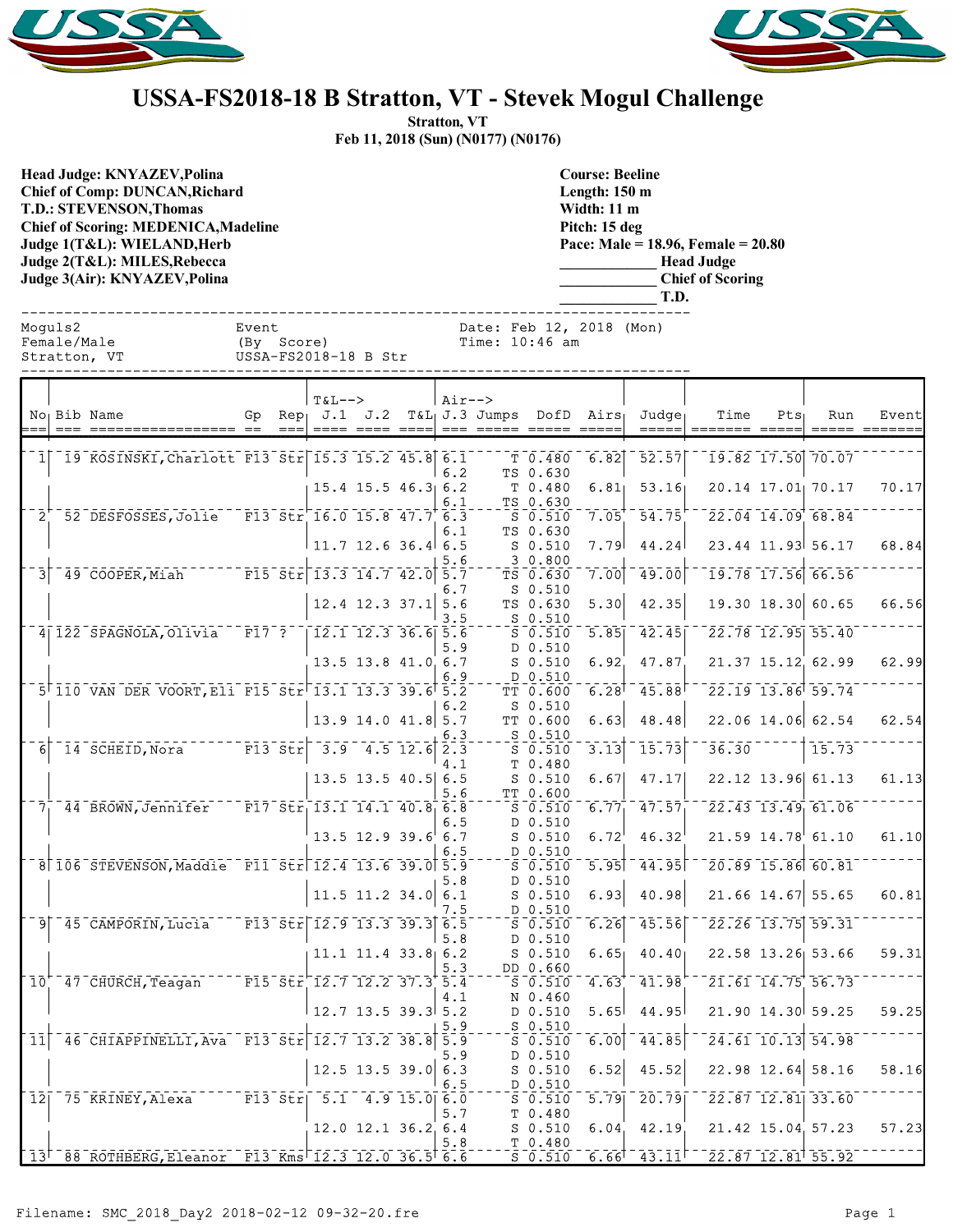|                 |                                                               |                    |                 | <b>T&amp;L--&gt;</b>                                   |                                                                        |            | $Air--$    |                                                    |                                          |                   |                                                                                            |                                                                                                                                        |     |                                                         |                                 |
|-----------------|---------------------------------------------------------------|--------------------|-----------------|--------------------------------------------------------|------------------------------------------------------------------------|------------|------------|----------------------------------------------------|------------------------------------------|-------------------|--------------------------------------------------------------------------------------------|----------------------------------------------------------------------------------------------------------------------------------------|-----|---------------------------------------------------------|---------------------------------|
|                 | No Bib Name                                                   | Gp.                | Re <sub>D</sub> |                                                        | J.1 J.2                                                                |            |            | T&L J.3 Jumps<br>---, ---- ---- ----, --- ----- -- |                                          | DofD Airs         | Judgel                                                                                     | Time<br>=====, ======= =====                                                                                                           | Pts | Run                                                     | Event                           |
|                 |                                                               |                    |                 |                                                        |                                                                        |            | 5.5        |                                                    | TT 0.600                                 |                   |                                                                                            |                                                                                                                                        |     |                                                         |                                 |
|                 |                                                               |                    |                 |                                                        |                                                                        | dnf        |            |                                                    |                                          | dnf               |                                                                                            | (none)                                                                                                                                 |     | dnf                                                     | 55.92                           |
|                 | 14 53 COLTMAN, Brieanna F17 Str 13.3 12.7 39.0 5.9            |                    |                 |                                                        |                                                                        |            |            |                                                    | 50.510                                   |                   | $-3.001 - 42.001$                                                                          |                                                                                                                                        |     | $\overline{22.48}$ 13.41 55.41                          |                                 |
|                 |                                                               |                    |                 |                                                        |                                                                        |            |            |                                                    |                                          |                   |                                                                                            |                                                                                                                                        |     |                                                         |                                 |
|                 |                                                               |                    |                 |                                                        | $11.1$ 10.9 33.0                                                       |            | 4.6        |                                                    | K 0.510                                  | 5.45              | 38.45                                                                                      |                                                                                                                                        |     | 23.11 12.44 50.89                                       | 55.41                           |
|                 | 15 31 ARAVIDES, Alexandr F15 ?                                |                    |                 | $\begin{bmatrix} 12.1 & 11.3 & 35.1 \end{bmatrix}$ 5.9 |                                                                        |            | 6.1        |                                                    | $S$ 0.510<br>T <sub>0.480</sub>          | $\overline{5.89}$ | 40.99                                                                                      |                                                                                                                                        |     | 22.11 13.98 54.97                                       |                                 |
|                 |                                                               |                    |                 |                                                        |                                                                        |            | 6.0        |                                                    | $S$ 0.510                                |                   |                                                                                            |                                                                                                                                        |     |                                                         |                                 |
|                 |                                                               |                    |                 |                                                        | $12.8$ 11.2 36.0 6.1                                                   |            |            |                                                    | TS 0.630                                 | 7.10 <sub>1</sub> | 43.10                                                                                      |                                                                                                                                        |     | 23.38 12.03 55.13                                       | 55.13                           |
|                 | 16 105 SPAGNOLA, Catherin F15 ?                               |                    |                 |                                                        | $\overline{12.3}$ $\overline{11.6}$ $\overline{35.8}$ $\overline{5.5}$ |            | 6.4        |                                                    | $S_0.510$<br>N 0.460                     | 5.74              | 11.59                                                                                      |                                                                                                                                        |     | $\overline{22.41}$ 13.52 55.11                          |                                 |
|                 |                                                               |                    |                 |                                                        |                                                                        |            | 6.3        |                                                    | $S$ 0.510                                |                   |                                                                                            |                                                                                                                                        |     |                                                         |                                 |
|                 |                                                               |                    |                 | 6.0                                                    |                                                                        | $7.0$ 19.5 | .8         |                                                    | N 0.460                                  | 3.47              | 22.97                                                                                      |                                                                                                                                        |     | $27.27$ 6.04 29.01                                      | 55.11                           |
|                 | 17 118 VELENCHIK, Arden F15 Str 13.4 13.2 39.9 5.8            |                    |                 |                                                        |                                                                        |            | 6.1        |                                                    | $S_0.510$<br>N 0.460                     | 5.66              | 45.56                                                                                      |                                                                                                                                        |     | $25.17 - 9.27$ 54.83                                    |                                 |
|                 |                                                               |                    |                 |                                                        |                                                                        |            | 5.9        |                                                    | $S$ 0.510                                |                   |                                                                                            |                                                                                                                                        |     |                                                         |                                 |
|                 |                                                               |                    |                 |                                                        | $12.0$ 13.3 38.0 4.3                                                   |            |            |                                                    | T 0.480                                  | 4.55              | 42.50                                                                                      | 25.00                                                                                                                                  |     | $9.53$ 52.03                                            | 54.83                           |
| 18              | 798 PASSARETTA, Manuel F13 Str 12.1 11.5 35.4 5.9             |                    |                 |                                                        |                                                                        |            | 4.9        |                                                    | $S$ 0.510<br>$S$ 0.510                   | 5.40              | $-40.80$                                                                                   |                                                                                                                                        |     | $\overline{23.46}$ 11.90 52.70                          |                                 |
|                 |                                                               |                    |                 |                                                        |                                                                        |            | 5.0        |                                                    | T 0.480                                  |                   |                                                                                            |                                                                                                                                        |     |                                                         |                                 |
|                 |                                                               |                    |                 |                                                        | $11.8$ 11.5 35.0 6.3                                                   |            |            |                                                    | $S_0.510$                                | 5.22              | 40.17                                                                                      |                                                                                                                                        |     | 22.10 14.00 54.17                                       | 54.17                           |
|                 | 19 <sup>F-58</sup> GILLIAM, Piper                             |                    |                 | $^{-}$ F15 Str $^{-}$ 12.4 12.5 37.3 $^{\dagger}$ 4.3  |                                                                        |            | 4.2        |                                                    | T <sub>0.480</sub><br>T <sub>0.480</sub> | 4.86              | 42.21                                                                                      |                                                                                                                                        |     | $25.65 - 8.53$ 50.74                                    |                                 |
|                 |                                                               |                    |                 |                                                        |                                                                        |            | 5.5        |                                                    | $S$ 0.510                                |                   |                                                                                            |                                                                                                                                        |     |                                                         |                                 |
|                 |                                                               |                    |                 |                                                        | $12.5$ 12.8 38.0 4.8                                                   |            |            |                                                    | T 0.480                                  | 5.10              | 43.05                                                                                      |                                                                                                                                        |     | 24.24 10.70 53.75                                       | 53.75                           |
| $\overline{20}$ | $-56$ $\overline{D}$ IPIETRO, Carmen                          | $\overline{F11}$ ? |                 |                                                        | $\frac{12.2}{12.3}$ 36.8 5.6                                           |            | 5.5        |                                                    | $S$ 0.510<br>$S_0.510$                   | 5.24              | 41.99                                                                                      |                                                                                                                                        |     | 24.04 11.01 53.00                                       |                                 |
|                 |                                                               |                    |                 |                                                        |                                                                        |            | 4.7        |                                                    | D 0.510                                  |                   |                                                                                            |                                                                                                                                        |     |                                                         |                                 |
|                 |                                                               |                    |                 |                                                        | $9.4$ 10.0 29.1 5.9                                                    |            |            |                                                    | $S$ 0.510                                | 5.16              | 34.26                                                                                      |                                                                                                                                        |     | $21.29$ 15.24 49.50                                     | 53.00                           |
|                 | 21 76 KRUGER, Alexa F13 Str 11.5 10.4 32.8 5.0                |                    |                 |                                                        |                                                                        |            | 4.7        |                                                    | N 0.460<br>$S$ 0.510                     | 5.51              | 38.36                                                                                      |                                                                                                                                        |     | 22.15 13.92 52.28                                       |                                 |
|                 |                                                               |                    |                 |                                                        |                                                                        |            | 4.7        |                                                    | TS 0.630                                 |                   |                                                                                            |                                                                                                                                        |     |                                                         |                                 |
|                 |                                                               |                    |                 |                                                        | $8.1$ 7.5 23.4 6.1                                                     |            |            |                                                    | $S$ 0.510<br>N 0.460                     | 4.49              | 27.89                                                                                      |                                                                                                                                        |     | 21.64 14.70 42.59                                       | 52.28                           |
|                 | 22 18 MARINELLA, Grace                                        |                    |                 | $\overline{F09}$ Kms 13.1 12.9 39.0 4.9                |                                                                        |            | 3.0        |                                                    | $S_0.510$                                | 4.88              | 43.88                                                                                      |                                                                                                                                        |     | $28.80$ $3.69$ $47.57$                                  |                                 |
|                 |                                                               |                    |                 |                                                        |                                                                        |            | 3.8        |                                                    | TS 0.630                                 |                   |                                                                                            |                                                                                                                                        |     |                                                         |                                 |
|                 |                                                               |                    |                 |                                                        | $12.5$ 11.8 36.5                                                       |            | 5.8<br>4.9 |                                                    | $S_0.510$<br>TS 0.630                    | 6.03              | 42.48                                                                                      | 24.98                                                                                                                                  |     | $9.56$ 52.04                                            | 52.04                           |
|                 | $23$ $25$ JOYCE, Paige                                        |                    |                 | $\sqrt{15}$ Sgb $12.1$ $12.9$ $37.5$ $3.7$             |                                                                        |            |            |                                                    | D 0.510                                  | 4.37              | 41.87                                                                                      |                                                                                                                                        |     | 25.36 8.98 50.85                                        |                                 |
|                 |                                                               |                    |                 |                                                        |                                                                        |            | 4.9        |                                                    | $S_0.510$                                |                   |                                                                                            |                                                                                                                                        |     |                                                         |                                 |
|                 |                                                               |                    |                 |                                                        | $10.2$ 11.0 31.8 4.8                                                   |            | 4.6        |                                                    | D 0.510<br>$S_0.510$                     | 4.78              | 36.58                                                                                      |                                                                                                                                        |     | 23.43 11.95 48.53                                       | 50.85                           |
|                 | 24 111 JOHNSON, Victoria F09 Kms 12.4 11.8 36.3 4.9           |                    |                 |                                                        |                                                                        |            |            |                                                    | N 0.460                                  | 4.26              | 40.56                                                                                      |                                                                                                                                        |     | $\overline{25.46}$ $\overline{8.83}$ $\overline{49.39}$ |                                 |
|                 |                                                               |                    |                 |                                                        |                                                                        |            | 4.2        |                                                    | T 0.480                                  |                   |                                                                                            |                                                                                                                                        |     |                                                         |                                 |
|                 |                                                               |                    |                 | $12.5$ 11.1 35.4 4.8                                   |                                                                        |            | 4.5        |                                                    | $S$ 0.510<br>T 0.480                     |                   | $4.60$ $40.00$                                                                             |                                                                                                                                        |     | $24.84$ 9.78 49.78                                      | 49.78                           |
|                 | 25 11 JOYCE, Lauren F15 ?   12.0 11.8 35.7 4.9                |                    |                 |                                                        |                                                                        |            |            |                                                    |                                          |                   | $\overline{p}\,\overline{0.510}\,$ $\overline{5.39}\,$ $\overline{41.09}\,$ $\overline{1}$ |                                                                                                                                        |     | $\frac{1}{27.16}$ 6.21 47.30                            |                                 |
|                 |                                                               |                    |                 |                                                        | $11.7$ 11.8 35.3 5.9                                                   |            | 5.7        |                                                    | $S$ 0.510<br>$D$ 0.510 5.95              |                   | 41.20                                                                                      |                                                                                                                                        |     | $26.24$ 7.63 48.83                                      | 48.83                           |
|                 |                                                               |                    |                 |                                                        |                                                                        |            | 5.8        |                                                    | S <sub>0.510</sub>                       |                   |                                                                                            |                                                                                                                                        |     |                                                         |                                 |
|                 | 26 78 MEEHAN, Ava F15 Str 12.5 11.6 36.2 5.9                  |                    |                 |                                                        |                                                                        |            |            |                                                    |                                          |                   | $\bar{N}$ 0.460 5.61 41.76                                                                 |                                                                                                                                        |     | $\sqrt{27.40}$ 5.84 47.60                               |                                 |
|                 |                                                               |                    |                 |                                                        | 11.6 12.1 35.5 5.7                                                     |            | 5.7        |                                                    | $S_0.510$<br>N 0.460                     |                   | $4.96$ , $40.51$                                                                           |                                                                                                                                        |     | $27.13$ 6.26 46.77                                      | 47.60                           |
|                 |                                                               |                    |                 |                                                        |                                                                        |            | 4.6        |                                                    | $S_0.510$                                |                   |                                                                                            |                                                                                                                                        |     |                                                         |                                 |
|                 | 27 84 PISCITELLI, Annie F15 Str <sup>1</sup> 8.4 9.7 27.2 4.9 |                    |                 |                                                        |                                                                        |            |            |                                                    |                                          |                   |                                                                                            | $^{\circ}$ N $^{\circ}$ O.460 $^{\circ}$ 4.64 $^{\circ}$ 31.79 $^{\circ}$ $^{\circ}$ 27.06 $^{\circ}$ 6.36 $^{\circ}$ 38.15 $^{\circ}$ |     |                                                         |                                 |
|                 |                                                               |                    |                 |                                                        | $11.7$ 11.8 35.3 4.0                                                   |            | 4.7        |                                                    | $S_0.510$<br>N 0.460                     | 4.39              | 39.64                                                                                      |                                                                                                                                        |     | $26.82 \quad 6.73 \quad 46.37$                          | 46.37                           |
|                 |                                                               |                    |                 |                                                        |                                                                        |            | 5.0        |                                                    | $S_0.510$                                |                   |                                                                                            |                                                                                                                                        |     |                                                         |                                 |
|                 | 28 23 SIMON, Valerie F15 Oms 11.2 10.4 32.4 4.9               |                    |                 |                                                        |                                                                        |            |            |                                                    |                                          |                   | $-7 - 0.480 - 4.69 - 37.09$                                                                |                                                                                                                                        |     | $\sqrt{25.89}$ $\sqrt{8.16}$ $\sqrt{45.25}$             |                                 |
|                 |                                                               |                    |                 |                                                        | $11.2$ 11.2 33.6 4.2                                                   |            | 4.6        |                                                    | $S_0.510$<br>M 0.510                     |                   | $4.43$ 38.03                                                                               |                                                                                                                                        |     | $26.25$ 7.61 45.64                                      | 45.64                           |
|                 |                                                               |                    |                 |                                                        |                                                                        |            | 4.5        |                                                    | $ \frac{S}{a}$ $\frac{0.510}{a}$         |                   |                                                                                            |                                                                                                                                        |     |                                                         |                                 |
|                 | 29 107 STORCH, Emily F11 Kms 12.5 11.0 35.3 4.9               |                    |                 |                                                        |                                                                        |            |            |                                                    |                                          |                   |                                                                                            | $5.46$ , $39.51$ , $39.51$ , $7.65$ , $5.46$ , $44.97$                                                                                 |     |                                                         |                                 |
|                 |                                                               |                    |                 |                                                        | $8.3 \quad 6.4 \quad 22.1$ 5.0                                         |            | 3.7        |                                                    | T <sub>0.480</sub>                       |                   | $S$ 0.510 4.43 26.48                                                                       |                                                                                                                                        |     |                                                         | $23.91$ $11.21$ $37.69$ $44.97$ |
|                 |                                                               |                    |                 |                                                        |                                                                        |            | 4.1        |                                                    | $N_0$ -460                               |                   |                                                                                            |                                                                                                                                        |     |                                                         |                                 |
|                 | 30 108 THOMS, Lily F13 Str 4.9 5.9 16.2 1.5                   |                    |                 |                                                        |                                                                        |            |            |                                                    |                                          |                   |                                                                                            | $50.510 - 2.90$ $19.10$ $-42.76$ $-119.10$                                                                                             |     |                                                         |                                 |
|                 |                                                               |                    |                 |                                                        | $10.5$ 9.5 30.0 5.3                                                    |            | 14.2       |                                                    | K 0.510                                  |                   |                                                                                            | $S$ 0.510 5.04 35.04 27.03 6.41 41.45 41.45                                                                                            |     |                                                         |                                 |
|                 |                                                               |                    |                 |                                                        |                                                                        |            |            |                                                    |                                          |                   |                                                                                            |                                                                                                                                        |     |                                                         |                                 |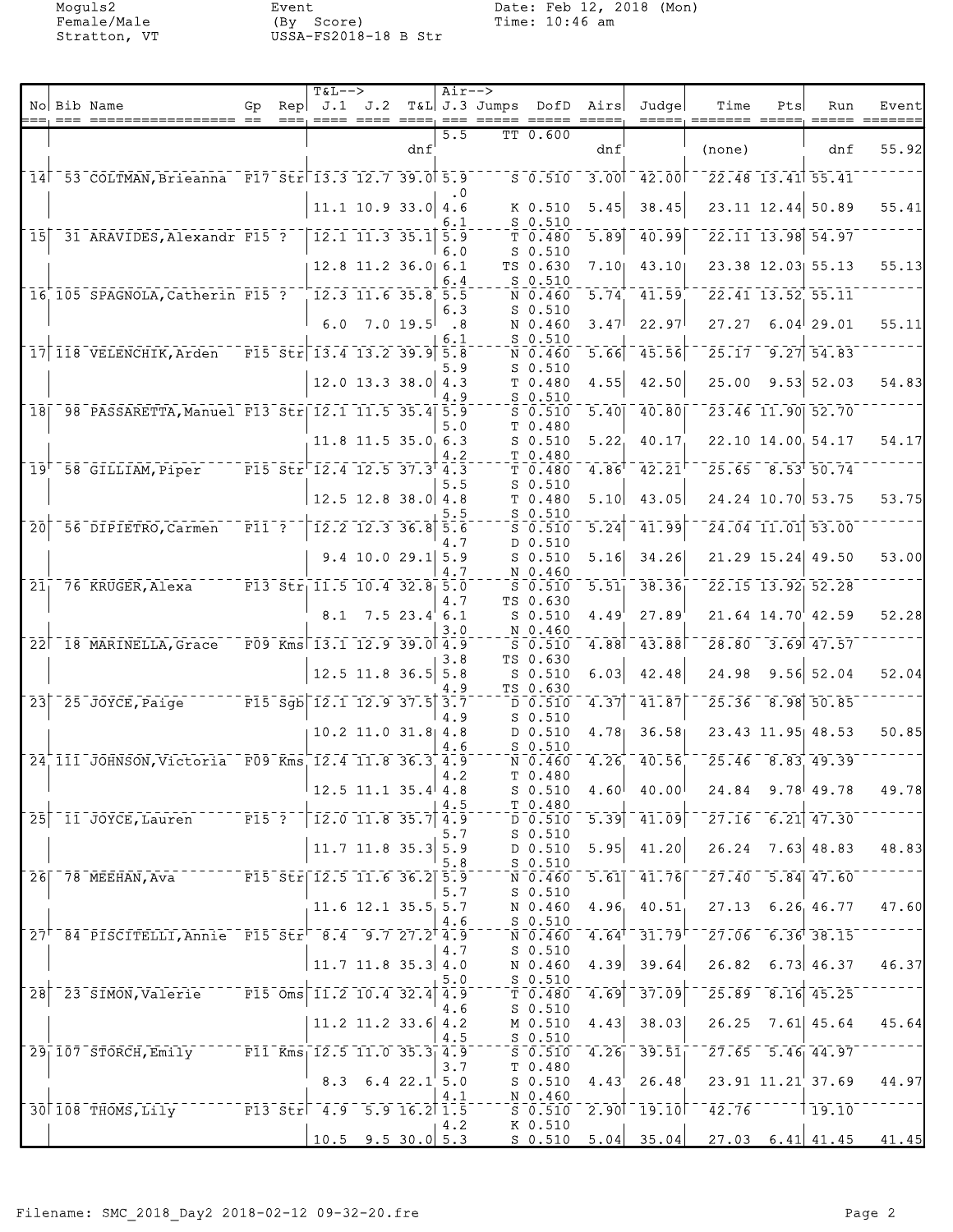|                 |        |                                                                                                                     |                         |      | <b>T&amp;L--&gt;</b>                                                                 |                                                  |                    | $Air--$            |                                                     |                                                                |                                 |                                              |                                                         |     |                                                         |                                  |
|-----------------|--------|---------------------------------------------------------------------------------------------------------------------|-------------------------|------|--------------------------------------------------------------------------------------|--------------------------------------------------|--------------------|--------------------|-----------------------------------------------------|----------------------------------------------------------------|---------------------------------|----------------------------------------------|---------------------------------------------------------|-----|---------------------------------------------------------|----------------------------------|
|                 | $== =$ | No Bib Name<br>===== ==                                                                                             | Gp                      | $==$ | Rep $J.1$ $J.2$                                                                      |                                                  |                    |                    | T&L J.3 Jumps<br><u> ==== ====, === ===== =====</u> | DofD                                                           | Airs<br>$\qquad \qquad == == =$ | Judgel<br>$=$ $=$ $=$ $=$ $.$                | Time<br>essesse sesse,                                  | Pts | Run                                                     | Event<br>$=$ $=$ $=$ $=$ $=$ $=$ |
|                 |        | 31 <sup>'</sup> 74 KESH HEIL, Layla                                                                                 |                         |      | $ \overline{F11}$ $\overline{51}$ $\overline{F}$ $-8.8$ $-9.2$ 27.0 <sup>+</sup> 4.8 |                                                  |                    | $\overline{4.6}$   |                                                     | $K$ 0.510<br>$\bar{N}$ $\bar{0}$ $\bar{4}$ $\bar{6}$ $\bar{0}$ | 4.16                            | 31.16                                        |                                                         |     | $26.08$ 7.87 39.03                                      |                                  |
|                 |        |                                                                                                                     |                         |      | 7.9                                                                                  |                                                  | $9.025.3$ 4.2      | 4.1                |                                                     | T 0.480<br>N 0.460                                             | 3.65                            | 29.00                                        | 26.58                                                   |     | 7.10   36.10                                            | 39.03                            |
|                 |        | 32 <sup>-</sup> 24 PETERSEN, Reese                                                                                  | $ \bar{F}$ 09 $\bar{?}$ |      | $\overline{8.1}^{-1}$                                                                |                                                  | $8.8$ 25.3         | 3.6<br>3.9         |                                                     | T 0.480<br>N 0.460                                             | 3.88                            | 29.23                                        |                                                         |     | $25.82 - 8.27$ 37.50                                    |                                  |
|                 |        |                                                                                                                     |                         |      | 8.8                                                                                  |                                                  | 9.126.84.0         | 4.1                |                                                     | $S$ 0.510<br>T 0.480                                           | 4.36                            | 31.21                                        | 26.85                                                   |     | $6.69$ 37.90                                            | 37.90                            |
|                 |        | 33 38 BARRETT, Julia F13 Str 6.0 7.9 20.9 2.5                                                                       |                         |      |                                                                                      |                                                  |                    | 4.8                |                                                     | $S$ 0.510<br>$S$ 0.510                                         | 3.51                            | 24.36                                        | 30.89                                                   |     | $0.47$   24.83                                          |                                  |
|                 |        |                                                                                                                     |                         |      |                                                                                      | 10.1 10.3 30.6 3.3                               |                    | 4.4                |                                                     | K 0.510<br>$S$ 0.510                                           | 3.82                            | 34.42                                        | 29.23                                                   |     | $3.03 \ 37.45$                                          | 37.45                            |
|                 |        | 34 120 PISCITELLI, Riley F09 Str <sup>1</sup> 8.2 7.7 23.8 4.0                                                      |                         |      |                                                                                      |                                                  |                    | 4.2                |                                                     | K 0.510<br>N 0.460                                             | $3.88$ <sup>T</sup>             | 27.73                                        |                                                         |     | $\frac{1}{27.71}$ 5.36 33.09                            |                                  |
|                 |        |                                                                                                                     |                         |      |                                                                                      | $9.3$ $8.8$ $27.2$ $4.0$                         |                    | 4.0                |                                                     | $S$ 0.510<br>N 0.460                                           | 3.67                            | 30.82                                        | 26.94                                                   |     | $6.55$ 37.37                                            | 37.37                            |
| $\overline{35}$ |        | $-93$ KRUGER, Eden $-$                                                                                              | $\overline{F09}$ str    |      |                                                                                      | $\begin{bmatrix} 9.7 & 9.4 & 28.7 \end{bmatrix}$ |                    | 3.6<br>4.2         |                                                     | $S$ 0.510<br>$T$ 0.480                                         | 4.97                            | 33.62                                        | $\overline{29.70}$                                      |     | $\sqrt{2.30}$ 35.92                                     |                                  |
|                 |        |                                                                                                                     |                         |      |                                                                                      | 9.2 10.8 30.0 4.1                                |                    | 4.7                |                                                     | TS 0.630<br>T 0.480                                            | 3.84                            | 33.84                                        | 30.25                                                   |     | $1.46$ 35.30                                            | 35.92                            |
|                 |        | $F1355r$ $9.25837.0339$<br>$36 - 85$ PLATT, Nia                                                                     |                         |      |                                                                                      |                                                  |                    | 3.7                |                                                     | $S$ 0.510<br>T 0.480                                           | 4.26                            | 31.26                                        |                                                         |     | $\overline{28.44}$ $\overline{4.24}$ $\overline{35.50}$ |                                  |
|                 |        |                                                                                                                     |                         |      |                                                                                      |                                                  | $5.1 \ 12.1$ $2.1$ | 4.7                |                                                     | $S$ 0.510                                                      |                                 | 16.00                                        |                                                         |     |                                                         |                                  |
|                 |        | $\begin{tabular}{cc c} - & - & - & - & - \\ \hline \textbf{F11} & \textbf{F}^{-} & \textbf{F}^{-} \\ \end{tabular}$ |                         |      | 3.0                                                                                  |                                                  |                    | 5.6                |                                                     | T 0.480<br>$S$ 0.510                                           | 3.85                            |                                              |                                                         |     | $30.45$ 1.15 17.15                                      | 35.50                            |
|                 |        | $37$ $97$ $PALEY$ , Leah                                                                                            |                         |      |                                                                                      | $9.6$ 10.7 30.4 4.0                              |                    | 3.8                |                                                     | N 0.460<br>$S$ 0.510                                           | 3.77                            | 34.22                                        | 31.11                                                   |     | $\overline{0.13}$ 34.35                                 |                                  |
|                 |        |                                                                                                                     |                         |      | 8.6                                                                                  |                                                  | $7.8$ 24.6 3.1     | 3.3                |                                                     | N 0.460<br>$S$ 0.510                                           | 3.10                            | 27.70                                        | 28.29                                                   |     | $4.47$ 32.17                                            | 34.35                            |
|                 |        | 38 48 HALKY, Dylan F13 ?                                                                                            |                         |      |                                                                                      | $5.7 - 6.1 17.75$ 5.8                            |                    | 5.6                |                                                     | $S$ 0.510<br>D 0.510                                           | 5.80                            | $\overline{23.50}$                           |                                                         |     | $24.43$ 10.41 33.91                                     |                                  |
|                 |        |                                                                                                                     |                         |      | 3.5                                                                                  |                                                  | $3.2$ $10.1$ 4.8   | 4.7                |                                                     | $S$ 0.510<br>D 0.510                                           | 4.83 <sub>1</sub>               | 14.88                                        |                                                         |     | 23.92 11.20 26.08                                       | 33.91                            |
|                 |        | 39 <sup>+</sup> 29 SCOTT, Josie F13 Str <sup>-</sup> 4.0 5.2 13.8 1.9                                               |                         |      |                                                                                      |                                                  |                    | 4.1                |                                                     | $S$ 0.510<br>T 0.480                                           | 2.92                            | 16.72                                        | 54.26                                                   |     | 16.72                                                   |                                  |
|                 |        |                                                                                                                     |                         |      |                                                                                      | $9.3$ 10.9 30.3 1.6                              |                    | 4.0                |                                                     | $S$ 0.510<br>T 0.480                                           | 2.73                            | 33.03                                        | 31.34                                                   |     | 33.03                                                   | 33.03                            |
| $\overline{40}$ |        | $\sqrt{86}$ RILEY, Samantha $\sqrt{11}$ Str                                                                         |                         |      | 9.6                                                                                  |                                                  | 9.829.1            | 4.1<br>4.0         |                                                     | N 0.460<br>$S$ 0.510                                           | 3.92                            | 33.02                                        | 33.60                                                   |     | 33.02                                                   |                                  |
|                 |        |                                                                                                                     |                         |      |                                                                                      | $9.1$ 8.5 26.4 3.9                               |                    | 3.7                |                                                     | N 0.460<br>$S$ 0.510                                           | 3.67                            | 30.07                                        | 31.31                                                   |     | 30.07                                                   | 33.02                            |
|                 |        | 41 33 BARKAN, Lila F11 Str 9.6                                                                                      |                         |      |                                                                                      | $-8.727.4$ $4.2$                                 |                    | 4.1                |                                                     | $S = 0.510$<br>N 0.460                                         | 4.02                            | 31.47                                        | $\overline{3}\overline{2}\cdot\overline{1}\overline{5}$ |     | 31.47                                                   |                                  |
|                 |        |                                                                                                                     |                         |      |                                                                                      | $1.5$ 1.1 3.9 1.0                                |                    |                    |                                                     | $S$ 0.510                                                      | 2.12                            | 6.02                                         | 33.75                                                   |     | 6.02                                                    | 31.47                            |
|                 |        | 42 57 FREEBURN, Katelyn F13 Str <sup>-</sup> 3.5 2.3 8.7 <sup>-</sup> : 7                                           |                         |      |                                                                                      |                                                  |                    | 3.5                |                                                     | N 0.460<br>$S$ $0.510$                                         |                                 | $2.05$ <sup>1-</sup> 10.75 <sup> -1</sup>    | $\overline{42.41}$ $^{-1}$                              |     | $-110.75$                                               |                                  |
|                 |        |                                                                                                                     |                         |      |                                                                                      | $9.8$ $8.5$ 27.5 2.3                             |                    | 3.7                |                                                     | N 0.460<br>N 0.460                                             |                                 | $2.53$ 29.98                                 |                                                         |     | $30.76$ 0.67 30.65                                      | 30.65                            |
|                 |        | 43 121 ROTHBERG, Olivia F09 Kms 7.8 6.2 21.0 3.8                                                                    |                         |      |                                                                                      |                                                  |                    | 3.1                |                                                     | T 0.480<br>N 0.460                                             | 3.72                            | 24.72                                        |                                                         |     | $\sqrt{29.48}$ $\sqrt{2.64}$ $\sqrt{27.36}$             |                                  |
|                 |        |                                                                                                                     |                         |      | 0.4                                                                                  |                                                  | $0.9$ 2.0 2.0      | 3.9                |                                                     | $S$ 0.510<br>$T$ 0.480                                         | 3.20                            | 5.15                                         | 32.89                                                   |     | 5.15                                                    | 27.36                            |
|                 |        | 44 99 PERKINS, Evelyn F11 ? 2.0 1.8 5.7 3.7                                                                         |                         |      |                                                                                      |                                                  |                    | 4.4                |                                                     | $S$ 0.510<br>N 0.460                                           | 3.74                            | 9.44                                         |                                                         |     | $\sqrt{25.74}$ $\sqrt{8.40}$ 17.84                      |                                  |
|                 |        |                                                                                                                     |                         |      | 4.8                                                                                  |                                                  | $5.5$ 15.5 3.0     | 4.0                |                                                     | $S_0.510$<br>N 0.460                                           | 3.47                            | $18.92^{\dagger}$                            |                                                         |     | $25.97$ 8.04 26.96                                      | 26.96                            |
|                 |        | 45 51 COVIELLO, Chloe                                                                                               |                         |      | $ \texttt{F11-St}\texttt{r}$ $-$ 6.9 $-$ 6.6 20.3 4.0                                |                                                  |                    | 4.1                |                                                     | $S$ 0.510<br>$\bar{\texttt{N}}$ 0.460 $\bar{\texttt{N}}$       |                                 | $\overline{3.93}$ $\overline{24.18}$         | 34.52                                                   |     | $\sqrt{24.18}$                                          |                                  |
|                 |        |                                                                                                                     |                         |      |                                                                                      | $0.1 \quad 0.1 \quad 0.3   2.0$                  |                    | 4.1                |                                                     | $S_0.510$<br>N 0.460                                           | 1.68                            | 1.98                                         | 47.59                                                   |     | 1.98                                                    | 24.18                            |
|                 |        | 46 114 ZINBERG, Emma F11 Str 4.4 5.7 15.2 3.4                                                                       |                         |      |                                                                                      |                                                  |                    | 1.5                |                                                     | $S$ 0.510<br>$N = 0.460$                                       |                                 | $\overline{2.63}$ $\overline{17.78}$         | 35.06                                                   |     | 17.78                                                   |                                  |
|                 |        |                                                                                                                     |                         |      |                                                                                      | $5.7 \t6.8 \t18.8 \t1.7$                         |                    | 2.1                |                                                     | $S$ 0.510<br>N 0.460                                           |                                 | $1.54$ 20.29                                 | 33.97                                                   |     | 20.29                                                   | 20.29                            |
|                 |        | 47 123 STEVENSON, Sammie F09 Str 0.5 0.5 1.5                                                                        |                         |      |                                                                                      |                                                  |                    | 1.5<br>$\cdot$ . 7 |                                                     | $S_0.510$<br>$\bar{\texttt{N}}$ 0.460 $\bar{\texttt{N}}$       | $1.34$ <sup>T</sup>             | $\overline{2.84}$                            | 37.33                                                   |     | $\frac{-2.84}{3.84}$                                    |                                  |
|                 |        |                                                                                                                     |                         |      | 5.4                                                                                  |                                                  | 6.0 $17.1$ 2.1     | 2.0                |                                                     | $S_0.510$<br>N 0.460                                           |                                 | $1.72$ 18.82                                 | 42.61                                                   |     | $\vert$ 18.82                                           | 18.82                            |
|                 |        | 48 63 GLASER, Emma<br>F07 Str 4.3 3.8 12.1 2.0                                                                      |                         |      |                                                                                      |                                                  |                    | 1.5                |                                                     | $S_0.510$                                                      |                                 | $\sqrt{50.510}$ $\sqrt{1.84}$ $\sqrt{13.99}$ | $-31.43$                                                |     | 13.99                                                   |                                  |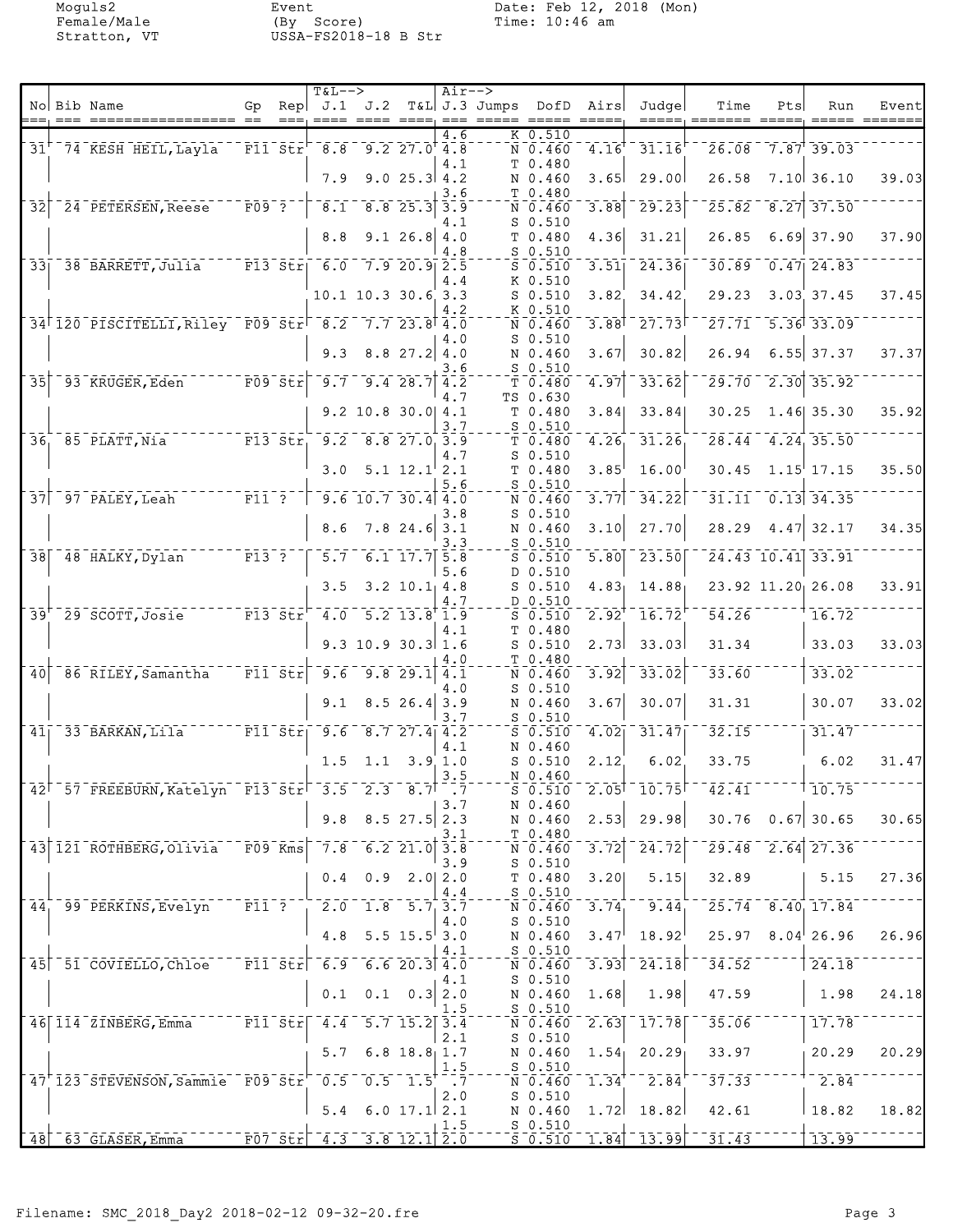|                  |                                                                                |                             |      | <b>T&amp;L--&gt;</b>                                                                               |                          |                          | $Air--$                   |                                                                                                                                                                                                                                                                                                                                                                                                                                                           |                                                                       |                    |                                            |                                                   |                                                          |                                                                                                                |       |
|------------------|--------------------------------------------------------------------------------|-----------------------------|------|----------------------------------------------------------------------------------------------------|--------------------------|--------------------------|---------------------------|-----------------------------------------------------------------------------------------------------------------------------------------------------------------------------------------------------------------------------------------------------------------------------------------------------------------------------------------------------------------------------------------------------------------------------------------------------------|-----------------------------------------------------------------------|--------------------|--------------------------------------------|---------------------------------------------------|----------------------------------------------------------|----------------------------------------------------------------------------------------------------------------|-------|
|                  | No Bib Name<br>=== ================== ==                                       | Gp                          | $==$ | Rep $J.1$ $J.2$                                                                                    |                          | $= = = = 2$              |                           | T&L J.3 Jumps DofD<br>$\begin{array}{cccccc} \texttt{m} & \texttt{m} & \texttt{m} & \texttt{m} & \texttt{m} & \texttt{m} & \texttt{m} & \texttt{m} & \texttt{m} & \texttt{m} & \texttt{m} & \texttt{m} & \texttt{m} & \texttt{m} & \texttt{m} & \texttt{m} & \texttt{m} & \texttt{m} & \texttt{m} & \texttt{m} & \texttt{m} & \texttt{m} & \texttt{m} & \texttt{m} & \texttt{m} & \texttt{m} & \texttt{m} & \texttt{m} & \texttt{m} & \texttt{m} & \text$ |                                                                       | Airs<br>$== == ==$ | Judge<br>$=$ $=$ $=$ $=$ $=$ $\cdot$       | Time                                              | Pts                                                      | Run                                                                                                            | Event |
|                  |                                                                                |                             |      |                                                                                                    |                          |                          | 1.8                       |                                                                                                                                                                                                                                                                                                                                                                                                                                                           | N 0.460                                                               |                    |                                            |                                                   |                                                          |                                                                                                                |       |
|                  |                                                                                |                             |      |                                                                                                    | $0.5$ 0.1 0.9            |                          | .8<br>3.6                 |                                                                                                                                                                                                                                                                                                                                                                                                                                                           | N 0.460<br>$S$ 0.510                                                  | 2.19               | 3.09'                                      | 39.35                                             |                                                          | 3.09                                                                                                           | 13.99 |
|                  | 49 <sup>21</sup> ELLIS, Erin                                                   |                             |      | $-$ F13 Str $-$ 0.4 $-$ 1.3 $-$ 2.6 2.6                                                            |                          |                          |                           |                                                                                                                                                                                                                                                                                                                                                                                                                                                           | $S$ 0.510                                                             | 2.88               | $\overline{5.43}$                          | 33.15                                             |                                                          | $\overline{5.43}$                                                                                              |       |
|                  |                                                                                |                             |      | 3.4                                                                                                |                          | $4.1$ 11.3 1.2           | 3.4                       |                                                                                                                                                                                                                                                                                                                                                                                                                                                           | N 0.460<br>N 0.460                                                    | 1.57               | 12.82                                      | 32.99                                             |                                                          | 12.82                                                                                                          | 12.82 |
|                  |                                                                                |                             |      |                                                                                                    |                          |                          | 2.O                       |                                                                                                                                                                                                                                                                                                                                                                                                                                                           | $S$ 0.510                                                             |                    |                                            |                                                   |                                                          |                                                                                                                |       |
|                  | 50 117 PETERSEN, Kayla                                                         | $\bar{F}0\bar{7}$ $\bar{?}$ |      | 0.5                                                                                                |                          | $\overline{0.8}$ 2.0 1.4 |                           |                                                                                                                                                                                                                                                                                                                                                                                                                                                           | N 0.460<br>$S$ 0.510                                                  | 1.30               | 3.25                                       | 34.43                                             |                                                          | 3.25                                                                                                           |       |
|                  |                                                                                |                             |      | 0.1                                                                                                | 0.1                      |                          | 1.3<br>$0.3$ .7           |                                                                                                                                                                                                                                                                                                                                                                                                                                                           | N 0.460                                                               | 0.77               |                                            | 1.0711:14.84                                      |                                                          | 1.07                                                                                                           | 3.25  |
|                  |                                                                                |                             |      |                                                                                                    |                          |                          | $\cdot$ 9                 |                                                                                                                                                                                                                                                                                                                                                                                                                                                           | $S_{0.510}$                                                           |                    | 1.62                                       |                                                   |                                                          |                                                                                                                |       |
| 51               | 62 GAMBUZZA, Anna F11 Str 0.1 0.1 0.3                                          |                             |      |                                                                                                    |                          |                          | $\overline{\bf 8}$<br>1.9 |                                                                                                                                                                                                                                                                                                                                                                                                                                                           | N 0.460<br>$S_0.510$                                                  | 1.32               |                                            | $\overline{40.98}$                                |                                                          | 1.62                                                                                                           |       |
|                  |                                                                                |                             |      |                                                                                                    | $0.1 \quad 0.1$          |                          | 0.3 1.0                   |                                                                                                                                                                                                                                                                                                                                                                                                                                                           | N 0.460                                                               | 1.58               | 1.88                                       | 34.78                                             |                                                          | 1.88                                                                                                           | 1.88  |
| 52               | 72 MANGANELLO, Charlo F11 Str                                                  |                             |      |                                                                                                    |                          | dns                      | 2.2                       |                                                                                                                                                                                                                                                                                                                                                                                                                                                           | $S_0.510$                                                             | dns                |                                            | $\overline{(none)}$                               |                                                          | dns                                                                                                            |       |
|                  |                                                                                |                             |      |                                                                                                    |                          |                          |                           |                                                                                                                                                                                                                                                                                                                                                                                                                                                           |                                                                       |                    |                                            |                                                   |                                                          |                                                                                                                |       |
|                  |                                                                                |                             |      |                                                                                                    |                          | dns                      |                           |                                                                                                                                                                                                                                                                                                                                                                                                                                                           |                                                                       | dns                |                                            | (none)                                            |                                                          | dns                                                                                                            | dns   |
|                  |                                                                                |                             |      |                                                                                                    |                          |                          |                           |                                                                                                                                                                                                                                                                                                                                                                                                                                                           |                                                                       |                    |                                            |                                                   |                                                          |                                                                                                                |       |
| $1\vert$         | 50 BOYLE, Wyatt                                                                |                             |      | $\sqrt{M13 \text{ Str}}$ 15.1 14.2 43.9 5.5                                                        |                          |                          | 6.0                       |                                                                                                                                                                                                                                                                                                                                                                                                                                                           | 3p 0.730<br>30.700                                                    | 8.21               | 52.16                                      |                                                   | $\overline{20.31}$ 13.72 65.88                           |                                                                                                                |       |
|                  |                                                                                |                             |      |                                                                                                    | 15.7 16.1 47.7 5.9       |                          |                           |                                                                                                                                                                                                                                                                                                                                                                                                                                                           | 3p 0.730                                                              | 8.71               | 56.41                                      |                                                   | 19.53 15.03 71.44                                        |                                                                                                                | 71.44 |
|                  | $\overline{2}$ $\overline{116}$ DAMORE, Trae                                   |                             |      | $\overline{M13}$ Kms 14.8 14.2 43.5 5.9                                                            |                          |                          | 6.3                       |                                                                                                                                                                                                                                                                                                                                                                                                                                                           | 3 0.700<br>$3 - 0.700$                                                | 8.80               | 52.30                                      |                                                   | $\overline{19.90}$ $\overline{14.41}$ $\overline{66.71}$ |                                                                                                                |       |
|                  |                                                                                |                             |      |                                                                                                    |                          |                          | 6.4                       |                                                                                                                                                                                                                                                                                                                                                                                                                                                           | 3p 0.730                                                              |                    |                                            |                                                   |                                                          |                                                                                                                |       |
|                  |                                                                                |                             |      |                                                                                                    | 15.0 15.5 45.8 6.3       |                          | 5.9                       |                                                                                                                                                                                                                                                                                                                                                                                                                                                           | 3 0.700<br>3p 0.730                                                   | 8.71               | 54.46                                      |                                                   |                                                          | 20.34 13.67 68.13                                                                                              | 68.13 |
|                  | 3 125 COOPER, Reed M15 Str 14.1 14.6 43.0 5.8                                  |                             |      |                                                                                                    |                          |                          |                           |                                                                                                                                                                                                                                                                                                                                                                                                                                                           | 3 0.700                                                               | 7.29               | $\bar{50}$ . $34'$                         |                                                   | $21.05$ $12.47$ $62.81$                                  |                                                                                                                |       |
|                  |                                                                                |                             |      |                                                                                                    | $14.9$ 14.8 44.6 5.8     |                          | 6.1                       |                                                                                                                                                                                                                                                                                                                                                                                                                                                           | TS 0.530<br>30.700                                                    | 7.34               | 51.89                                      |                                                   |                                                          | 19.16 15.66 67.55                                                                                              | 67.55 |
|                  |                                                                                |                             |      |                                                                                                    |                          |                          | 6.2                       |                                                                                                                                                                                                                                                                                                                                                                                                                                                           | TS 0.530                                                              |                    |                                            |                                                   |                                                          |                                                                                                                |       |
| $\vert 4 \vert$  | 42 CHIAPPINELLI, Jaso M15 Str 13.3 14.6 41.8 6.4                               |                             |      |                                                                                                    |                          |                          | 5.6                       |                                                                                                                                                                                                                                                                                                                                                                                                                                                           | TS 0.530<br>TT 0.500                                                  | 6.19               | 48.04                                      |                                                   | $\boxed{19.45}$ $\boxed{15.17}$ $\boxed{63.21}$          |                                                                                                                |       |
|                  |                                                                                |                             |      |                                                                                                    | $12.6$ 12.8 38.1 6.0     |                          |                           |                                                                                                                                                                                                                                                                                                                                                                                                                                                           | TS 0.530                                                              | 6.08               | 44.18                                      |                                                   |                                                          | 18.66 16.50 60.68                                                                                              | 63.21 |
|                  | $5 - 39$ BOYLE, Luca $M15$ Str $13.8$ 13.1 40.3 5.8                            |                             |      |                                                                                                    |                          |                          | 5.8                       |                                                                                                                                                                                                                                                                                                                                                                                                                                                           | TT 0.500<br>$3q$ 0.750                                                | 8.69               | 49.04                                      |                                                   | $20.38$ 13.60 62.64                                      |                                                                                                                |       |
|                  |                                                                                |                             |      |                                                                                                    |                          |                          | 6.2                       |                                                                                                                                                                                                                                                                                                                                                                                                                                                           | 30.700                                                                |                    |                                            |                                                   |                                                          |                                                                                                                |       |
|                  |                                                                                |                             |      |                                                                                                    | $4.4$ 3.9 12.5 5.9       |                          | 2.0                       |                                                                                                                                                                                                                                                                                                                                                                                                                                                           | 3g 0.750<br>3 0.700                                                   | 5.82               | 18.27                                      |                                                   |                                                          | 24.87 6.02 24.29                                                                                               | 62.64 |
|                  | 6 28 STEVENSON, Ryan                                                           |                             |      | $\sqrt{15.5}$ $\overline{51.6}$ $\sqrt{11.8}$ $\overline{11.8}$ $\overline{35.4}$ $\overline{6.0}$ |                          |                          |                           |                                                                                                                                                                                                                                                                                                                                                                                                                                                           | 30.700                                                                | $\overline{6.74}$  | 42.14                                      |                                                   | $\overline{20.60}$ 13.23 55.37                           |                                                                                                                |       |
|                  |                                                                                |                             |      |                                                                                                    | $12.9$ 13.3 39.3 5.6     |                          | 4.8                       |                                                                                                                                                                                                                                                                                                                                                                                                                                                           | TS 0.530<br>30.700                                                    | 6.88               | 46.18                                      |                                                   |                                                          | 20.73 13.01 59.19                                                                                              | 59.19 |
|                  |                                                                                |                             |      |                                                                                                    |                          |                          | 5.6                       |                                                                                                                                                                                                                                                                                                                                                                                                                                                           | TS 0.530                                                              |                    |                                            |                                                   |                                                          |                                                                                                                |       |
|                  | 7 - 96 0'HANLON, Finnegan M11 Str 13.1 12.5 38.4 6.2                           |                             |      |                                                                                                    |                          |                          | 5.0                       |                                                                                                                                                                                                                                                                                                                                                                                                                                                           | 3 0.700<br>$S_0.410$                                                  |                    | $6.39$ <sup>-44.79</sup>                   |                                                   |                                                          | $\sqrt{20.22}$ 13.87 58.66                                                                                     |       |
|                  |                                                                                |                             |      |                                                                                                    | $2.8$ 1.3 6.1 7.7        |                          |                           |                                                                                                                                                                                                                                                                                                                                                                                                                                                           | 3 0.700                                                               |                    | $5.53$ 11.68                               | 36.75                                             |                                                          | 11.68                                                                                                          | 58.66 |
|                  | $-8$ , 69 ROWAN, Reed $-7$ M15 Kms, 11.1 12.8 35.8 6.0                         |                             |      |                                                                                                    |                          |                          | . 4                       |                                                                                                                                                                                                                                                                                                                                                                                                                                                           | N 0.360                                                               |                    | T 0.380 4.82 40.67                         |                                                   |                                                          | $\overline{21.34}$ 11.98 52.65                                                                                 |       |
|                  |                                                                                |                             |      |                                                                                                    |                          |                          | 6.2                       |                                                                                                                                                                                                                                                                                                                                                                                                                                                           | $S_0.410$                                                             |                    |                                            |                                                   |                                                          |                                                                                                                |       |
|                  |                                                                                |                             |      | $13.6$ 13.7 40.9 6.5                                                                               |                          |                          | 6.2                       |                                                                                                                                                                                                                                                                                                                                                                                                                                                           | T 0.380<br>$S_0$ - $S_1$                                              | 5.01               | 45.96                                      |                                                   |                                                          | $21.88$ $11.07$ 57.03                                                                                          | 57.03 |
|                  | 9 65 HENNE, Charlie 77 M15 Str 13.1 12.8 38.8 5.0                              |                             |      |                                                                                                    |                          |                          |                           |                                                                                                                                                                                                                                                                                                                                                                                                                                                           | $\overline{\text{S}}$ $\overline{\text{0.410}}$ $\overline{\text{0}}$ |                    | $\overline{5.35}$ $\overline{44.20}$       |                                                   |                                                          | $\left\lceil \bar{21}.\bar{70} \right\rceil \overline{11}.\bar{37} \left\lceil \bar{55}.\bar{57} \right\rceil$ |       |
|                  |                                                                                |                             |      |                                                                                                    | 11.2 12.4 35.4 5.6       |                          | 5.9                       |                                                                                                                                                                                                                                                                                                                                                                                                                                                           | DD 0.560<br>S 0.410                                                   | 5.03               | 40.43                                      |                                                   |                                                          | $21.44$ 11.81 52.24                                                                                            | 55.57 |
|                  |                                                                                |                             |      |                                                                                                    |                          |                          | 4.9                       |                                                                                                                                                                                                                                                                                                                                                                                                                                                           | DD 0.560                                                              |                    |                                            |                                                   |                                                          |                                                                                                                |       |
|                  | 10 60 GRODSKY, Tyler M15 Str 12.2 13.5 38.5 4.2                                |                             |      |                                                                                                    |                          |                          | 5.0                       |                                                                                                                                                                                                                                                                                                                                                                                                                                                           | $\bar{\tau}$ s 0.530 $\bar{\tau}$ 5.72<br>3 0.700                     |                    | $-44.27$                                   |                                                   |                                                          | $\sqrt{21.86}$ 11.10 55.37                                                                                     |       |
|                  |                                                                                |                             |      |                                                                                                    | $8.3$ $8.2$ $24.8$ $4.8$ |                          |                           |                                                                                                                                                                                                                                                                                                                                                                                                                                                           | TS 0.530                                                              |                    | $2.54$ , $27.29$                           |                                                   |                                                          | $21.36$ $11.94$ 39.23                                                                                          | 55.37 |
|                  | 11 <sup>+</sup> 119 VAN DER VOORT, Max M13 Str <sup>1</sup> 11.7 11.9 35.4 5.0 |                             |      |                                                                                                    |                          |                          | .0                        |                                                                                                                                                                                                                                                                                                                                                                                                                                                           | $T - 0.380$                                                           |                    | $4.48$ <sup>+ -</sup> 39.88 <sup>+ -</sup> |                                                   |                                                          | $\sqrt{21.93}$ $\sqrt{10.98}$ $\sqrt{50.86}$                                                                   |       |
|                  |                                                                                |                             |      |                                                                                                    |                          |                          | 6.3                       |                                                                                                                                                                                                                                                                                                                                                                                                                                                           | S 0.410                                                               |                    |                                            |                                                   |                                                          |                                                                                                                |       |
|                  |                                                                                |                             |      | $\vert$ 13.1 12.8 38.8 5.7                                                                         |                          |                          | 6.0                       |                                                                                                                                                                                                                                                                                                                                                                                                                                                           | T 0.380<br>TS 0.530                                                   | 5.34               | 44.19                                      |                                                   |                                                          | 21.99 10.88 55.07                                                                                              | 55.07 |
| $\bar{1}\bar{2}$ | 66 HILGERT, Tyler M13 Msn 11.1 12.2 34.9 6.3                                   |                             |      |                                                                                                    |                          |                          |                           |                                                                                                                                                                                                                                                                                                                                                                                                                                                           | TS 0.530                                                              | 7.32               | $-42.27$                                   |                                                   |                                                          | $\left  2\bar{0}\,.\bar{8}7\, \overline{12}\,.\bar{7}7 \right  55.\bar{0}4$                                    |       |
|                  |                                                                                |                             |      |                                                                                                    | $12.0$ 10.9 34.3 6.9     |                          | 5.7                       |                                                                                                                                                                                                                                                                                                                                                                                                                                                           | 3 0.700<br>TS 0.530                                                   | 6.65               |                                            | $41.00$ $20.24$ $13.83$ $54.83$                   |                                                          |                                                                                                                | 55.04 |
|                  |                                                                                |                             |      |                                                                                                    |                          |                          | 6.0                       |                                                                                                                                                                                                                                                                                                                                                                                                                                                           | TT 0.500                                                              |                    |                                            |                                                   |                                                          |                                                                                                                |       |
|                  | 13 80 KRUGER, Gavin M15 Str 11.7 12.3 36.0 5.4                                 |                             |      |                                                                                                    |                          |                          | 5.8                       |                                                                                                                                                                                                                                                                                                                                                                                                                                                           | D 0.410                                                               |                    |                                            | TS $0.530$ $5.23$ $41.23$ $22.42$ $10.16$ $51.39$ |                                                          |                                                                                                                |       |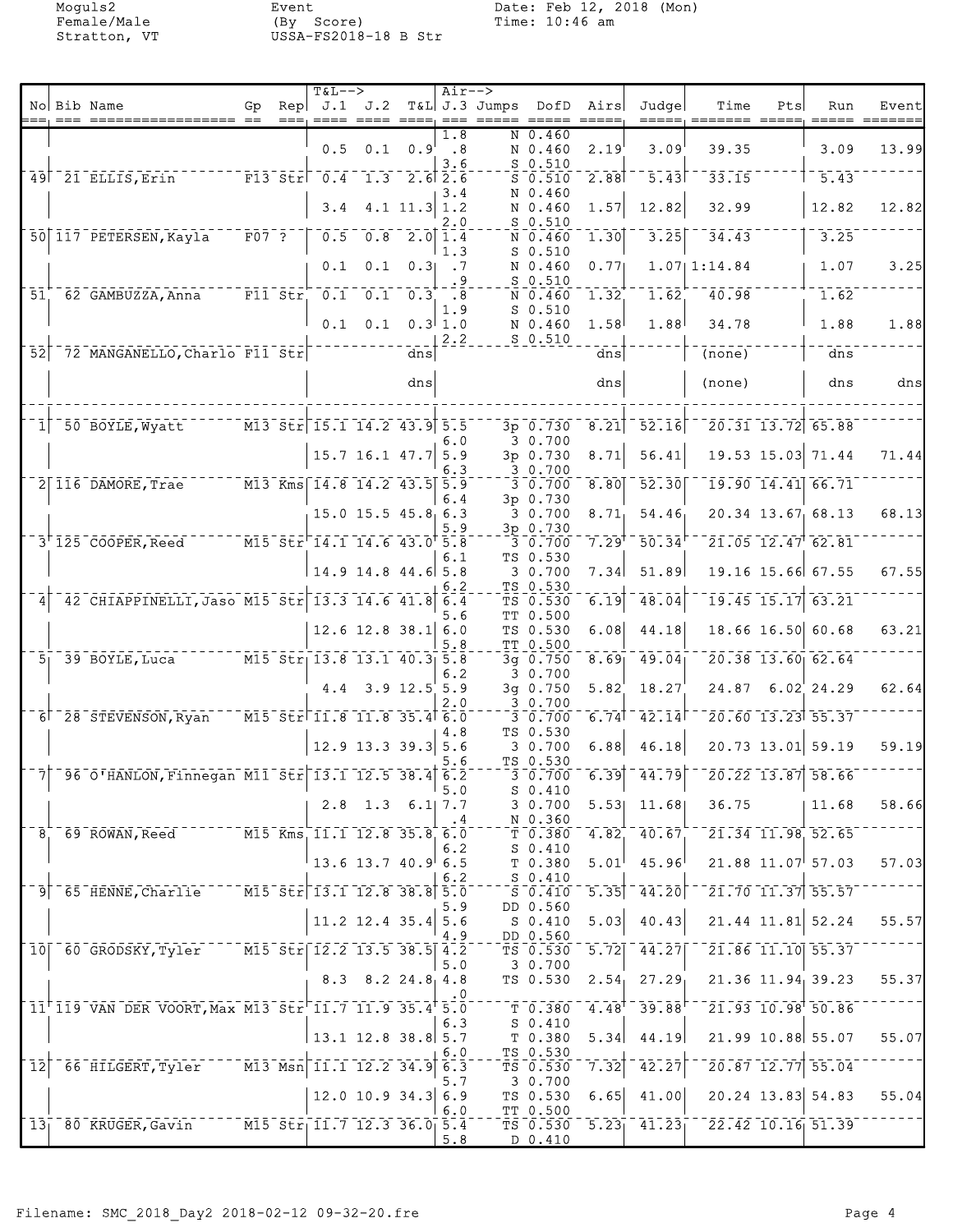|                 | No Bib Name                                                           | Gp | $==$ | $T&L-->$<br>$\text{Rep}$ J.1 J.2                                                                                          | ---- ---- ----, --- ---    |                  | $Air--$                 | T&L J.3 Jumps DofD Airs | == =====                                                                              |                   | Judgel<br>=====, ====                                   | Time                                                                                                                                   | Pts  | Run                                                      | Event |
|-----------------|-----------------------------------------------------------------------|----|------|---------------------------------------------------------------------------------------------------------------------------|----------------------------|------------------|-------------------------|-------------------------|---------------------------------------------------------------------------------------|-------------------|---------------------------------------------------------|----------------------------------------------------------------------------------------------------------------------------------------|------|----------------------------------------------------------|-------|
|                 |                                                                       |    |      |                                                                                                                           | $13.1$ 13.0 39.2           |                  | 5.8<br>5.6              |                         | TS 0.530<br>T 0.380                                                                   | 5.19              | 44.34                                                   | 22.54                                                                                                                                  | 9.95 | 54.29                                                    | 54.29 |
| 14              | 67 HOOD, Ali                                                          |    |      | $\n  - $ M13 Str 11.6 11.5 34.7 5.7                                                                                       |                            |                  |                         |                         | $S$ 0.410                                                                             | 4.82              | $-39.47$                                                |                                                                                                                                        |      | 20.00 14.24 53.71                                        |       |
|                 |                                                                       |    |      |                                                                                                                           | $9.9$ 10.5 30.6 5.6        |                  | 4.7<br>5.9              |                         | TS 0.530<br>$S_0.410$<br>TS 0.530                                                     | 5.41              | 36.01                                                   |                                                                                                                                        |      | 20.65 13.14 49.15                                        | 53.71 |
|                 | 15 124 JOHNSON, Gabriel                                               |    |      | $\overline{M11}$ ? $\overline{12.4}$ 12.3 37.1 5.0                                                                        |                            |                  |                         |                         | $S_0.410$                                                                             | 3.73              | 40.78                                                   |                                                                                                                                        |      | 21.55 11.62 52.40                                        |       |
|                 |                                                                       |    |      | 8.6                                                                                                                       |                            | $9.5$ 27.2 $5.6$ | 4.1                     |                         | X 0.410<br>$S_0.410$<br>XS 0.560                                                      | 4.13              | 31.28                                                   |                                                                                                                                        |      | 19.70 14.75 46.03                                        | 52.40 |
| 16              | 92 KRINEY, Jacob M15 Str 12.8 11.8 36.9 5.2                           |    |      |                                                                                                                           |                            |                  | 3.3                     |                         | TS 0.530                                                                              | 4.99              | 41.89                                                   |                                                                                                                                        |      | $22.54$ 9.95 51.84                                       |       |
|                 |                                                                       |    |      | 10.0                                                                                                                      |                            | 9.128.75.7       | 5.9<br>4.6              |                         | T 0.380<br>T 0.380<br>30.700                                                          | 5.38              | 34.03                                                   | 22.59                                                                                                                                  |      | $9.87$ 43.90                                             | 51.84 |
|                 | 17 91 KESH HEIL, Luke                                                 |    |      | $\overline{M11}$ $\overline{511}$ $\overline{11.8}$ $\overline{11.7}$ $\overline{35.3}$ $\overline{6.1}$                  |                            |                  |                         |                         | $S_0.410$                                                                             | $\overline{4.91}$ | 40.16                                                   |                                                                                                                                        |      | $\overline{22.13}$ $\overline{10.64}$ $\overline{50.80}$ |       |
|                 |                                                                       |    |      |                                                                                                                           | 9.8 11.4 31.8 6.4          |                  | 5.9                     |                         | $D$ 0.410<br>$S_0.410$                                                                | 4.95              | 36.75                                                   |                                                                                                                                        |      | 22.18 10.56 47.31                                        | 50.80 |
|                 | $18$ <sup><math>-16</math></sup> SCHNEIDER, Dylan                     |    |      | $\sqrt{13.5}$ $\sqrt{17}$ $\sqrt{17}$ $\sqrt{17}$ $\sqrt{17}$ $\sqrt{2.2}$                                                |                            |                  | 5.7                     |                         | D 0.410<br>D 0.410                                                                    | 3.39              | 10.44                                                   | 31.79                                                                                                                                  |      | 10.44                                                    |       |
|                 |                                                                       |    |      |                                                                                                                           | $12.2$ 12.9 37.7 5.5       |                  | 4.7                     |                         | TS 0.530<br>D 0.410                                                                   | 5.11              | 42.76                                                   | 24.20                                                                                                                                  |      | $7.15$ 49.91                                             | 49.91 |
|                 | $19$ $103$ $SLATER$ , Joshua <sup>---</sup>                           |    |      | $\overline{5.5}$ $\overline{5.5}$ $\overline{5.7}$ $\overline{12.9}$ $\overline{13.0}$ $\overline{38.8}$ $\overline{5.5}$ |                            |                  | 5.4                     |                         | TS 0.530<br>TT 0.500                                                                  | $\overline{5.29}$ | $\overline{4}\overline{4}\cdot\overline{1}\overline{4}$ | $\bar{25.08}$                                                                                                                          |      | $\overline{5.67}$ 49.81                                  |       |
|                 |                                                                       |    |      |                                                                                                                           | $12.5$ 11.9 36.6 4.9       |                  | 4.8                     |                         | TS 0.530<br>TT 0.500                                                                  | 4.86              | 41.46                                                   | 24.50                                                                                                                                  |      | $6.64$ 48.10                                             | 49.81 |
|                 | 20 102 SHAPIRO, Cosmo                                                 |    |      | $\overline{M15}$ $\overline{51}$ $\overline{11.4}$ $\overline{12.4}$ $\overline{35.7}$ $\overline{4.0}$                   |                            |                  | 5.9                     |                         | $S_0.410$<br>TT 0.500                                                                 | 4.00              | 39.70                                                   | 24.84                                                                                                                                  |      | 6.07, 45.77                                              |       |
|                 |                                                                       |    |      |                                                                                                                           | 11.9 11.6 35.3 4.4         |                  | 4.9                     |                         | $S_0.410$<br>T <sub>0.380</sub>                                                       | 4.32              | 39.57                                                   | 24.06                                                                                                                                  |      | $7.39'$ 46.96                                            | 46.96 |
|                 |                                                                       |    |      |                                                                                                                           |                            |                  | 5.0                     |                         | TS 0.530                                                                              |                   |                                                         |                                                                                                                                        |      |                                                          |       |
|                 | 21 100 PISCITELLI, Luke                                               |    |      | $M15$ Str 12.3 12.1 36.6 4.7                                                                                              |                            |                  | 5.7                     |                         | $S_0.410$<br>T 0.380                                                                  | 4.08              | 40.68                                                   | 25.18                                                                                                                                  |      | $\overline{5.50}$ 46.18                                  |       |
|                 |                                                                       |    |      |                                                                                                                           | $10.2$ 11.4 32.4 4.5       |                  | 5.7                     |                         | $S_0.410$<br>T 0.380                                                                  | 4.00              | 36.40                                                   | 22.77                                                                                                                                  |      | $9.56$ 45.96                                             | 46.18 |
| 22              | $-71$ JOHNSON, Jack                                                   |    |      | $\sqrt{15.5}$ $\text{str}$ 10.9 11.4 33.5 5.0                                                                             |                            |                  | 5.0                     |                         | $S_0.410$<br>D 0.410                                                                  | 4.10              | 37.55                                                   |                                                                                                                                        |      | $23.82 - 7.79$ 45.34                                     |       |
|                 |                                                                       |    |      |                                                                                                                           |                            | dns              |                         |                         |                                                                                       | dnsı              |                                                         | (none)                                                                                                                                 |      | dns                                                      | 45.34 |
| $\overline{2}3$ | 95 NAMKUNG, Dexter                                                    |    |      | $\overline{M11}$ Kms 1.9 2.4 6.4 4.5                                                                                      |                            |                  | . 9                     |                         | $S_0.410$<br>TS 0.530                                                                 | 2.31              | 8.76                                                    | 29.78                                                                                                                                  |      | 8.76                                                     |       |
|                 |                                                                       |    |      |                                                                                                                           | $11.5$ 12.1 35.4 5.9       |                  |                         |                         | $S_0.410$<br>TS 0.530                                                                 | 5.00              | 40.40                                                   | 25.60                                                                                                                                  |      | 4.79 45.19                                               | 45.19 |
|                 | $24   104   5$ MITH, Devon $M1 \overline{5t}r   10.0 11.5 32.3   4.5$ |    |      |                                                                                                                           |                            |                  | 4.9                     |                         | $S$ 0.410<br>K 0.410                                                                  | 3.72              | 35.97                                                   | 23.74                                                                                                                                  |      | $7.93$ 43.90                                             |       |
|                 |                                                                       |    |      |                                                                                                                           | $11.3$ 10.9 33.3 5.8       |                  | 4.2<br><sup>1</sup> 4.5 |                         | $S_0.410$<br>K 0.410                                                                  | 4.21              | 37.51                                                   | 23.89                                                                                                                                  |      | $7.67$ 45.18                                             | 45.18 |
|                 | 25 82 MERCIER, Henry M13 Str 1.9 1.5 5.1 5.9                          |    |      |                                                                                                                           |                            |                  |                         |                         |                                                                                       |                   |                                                         | $\sqrt{N}$ 0.360 2.54 $\sqrt{7.64}$ 38.29                                                                                              |      | $-7.64$                                                  |       |
|                 |                                                                       |    |      |                                                                                                                           | $11.1$ $10.3$ $32.1$ $6.0$ |                  | $\cdot$ 8<br>5.8        |                         | TS 0.530<br>TS 0.530                                                                  |                   |                                                         | N 0.360 5.23 37.33 24.16 7.22 44.55                                                                                                    |      |                                                          | 44.55 |
|                 | 26 30 ABRAMS, Wyatt M11 Str 11.7 11.2 34.3 4.2                        |    |      |                                                                                                                           |                            |                  |                         |                         |                                                                                       |                   |                                                         | $^{\circ}$ T $^{\circ}$ 0.380 $^{\circ}$ 3.27 $^{\circ}$ 37.62 $^{\circ}$ $^{\circ}$ 24.47 $^{\circ}$ 6.70 $^{\circ}$ 44.32 $^{\circ}$ |      |                                                          |       |
|                 |                                                                       |    |      |                                                                                                                           | $10.5$ 10.1 30.9 6.1       |                  | 4.1                     |                         | $S_0.410$<br>S 0.410<br>TS 0.530                                                      | 5.36              | 36.26                                                   |                                                                                                                                        |      | $24.90$ 5.97 42.23                                       | 44.32 |
|                 | 27 41 CANNON, Jonathan M15 Str 9.4 9.6 28.5 4.1                       |    |      |                                                                                                                           |                            |                  | 5.4                     |                         | $\bar{\mathbb{T}}$ $\bar{0.380}$ $\bar{\mathbb{T}}$                                   | 3.02              | $\overline{31.52}$ $\overline{2}$                       |                                                                                                                                        |      | $\sqrt{21.31}$ $\sqrt{12.03}$ $\sqrt{43.55}$             |       |
|                 |                                                                       |    |      |                                                                                                                           | $0.9$ 2.0 4.3 4.7          |                  | 4.1                     |                         | N 0.360<br>T 0.380                                                                    | 3.78              | 8.13                                                    |                                                                                                                                        |      | $27.61$ 1.40 9.53                                        | 43.55 |
|                 | 28 27 VAN DER VOORT, Ale M13 Str 9.1 9.8 28.3 4.4                     |    |      |                                                                                                                           |                            |                  | 4.9                     |                         | S 0.410                                                                               |                   |                                                         | $T_{\rm S}$ $\overline{0.530}$ $\overline{4.09}$ $\overline{32.44}$ $\overline{23.24}$ $\overline{8.77}$ $\overline{41.21}$            |      |                                                          |       |
|                 |                                                                       |    |      |                                                                                                                           | $9.0$ $9.0$ $27.0$ $5.9$   |                  | 4.3                     |                         | S 0.410<br>TS 0.530                                                                   |                   |                                                         | $5.37^{\dagger}$ $32.37^{\dagger}$ $22.18$ $10.56^{\dagger}$ $42.93$                                                                   |      |                                                          | 42.93 |
|                 | 29 109 THORPE, Brett ---- M11 Msn 5.2 4.9 15.2 1.7                    |    |      |                                                                                                                           |                            |                  | 5.5                     |                         | $S_0$ - $S_0$ . 410<br>$\overline{\phantom{0}}$ s 0.410 $\overline{\phantom{0}}$ 2.21 |                   |                                                         | $-17.\overline{36}$ $-37.\overline{63}$ $ -117.\overline{36}$                                                                          |      |                                                          |       |
|                 |                                                                       |    |      |                                                                                                                           | $10.1$ 10.5 30.9 4.0       |                  | 4.0                     |                         | T <sub>0.380</sub><br>S 0.410                                                         | 3.19              | 34.09                                                   |                                                                                                                                        |      | $23.71$ $7.98$ $42.07$                                   | 42.07 |
|                 | 30 70 HOOD, Mortimer M11 Str 11.2 10.3 32.3 4.1                       |    |      |                                                                                                                           |                            |                  | 4.1                     |                         | T <sub>0.380</sub>                                                                    |                   |                                                         | $-5.6.410 - 3.69 - 35.94 - 26.80 - 2.76 - 38.70$                                                                                       |      |                                                          |       |
|                 |                                                                       |    |      |                                                                                                                           |                            |                  | 3.8                     |                         | TS 0.530                                                                              |                   |                                                         | S 0.410 $4.60$ 36.40 $25.34$ $5.23$ $41.63$ $41.63$                                                                                    |      |                                                          |       |
|                 |                                                                       |    |      |                                                                                                                           | 10.1 11.1 31.8 $5.7$       |                  | 4.3                     |                         | TS 0.530                                                                              |                   |                                                         |                                                                                                                                        |      |                                                          |       |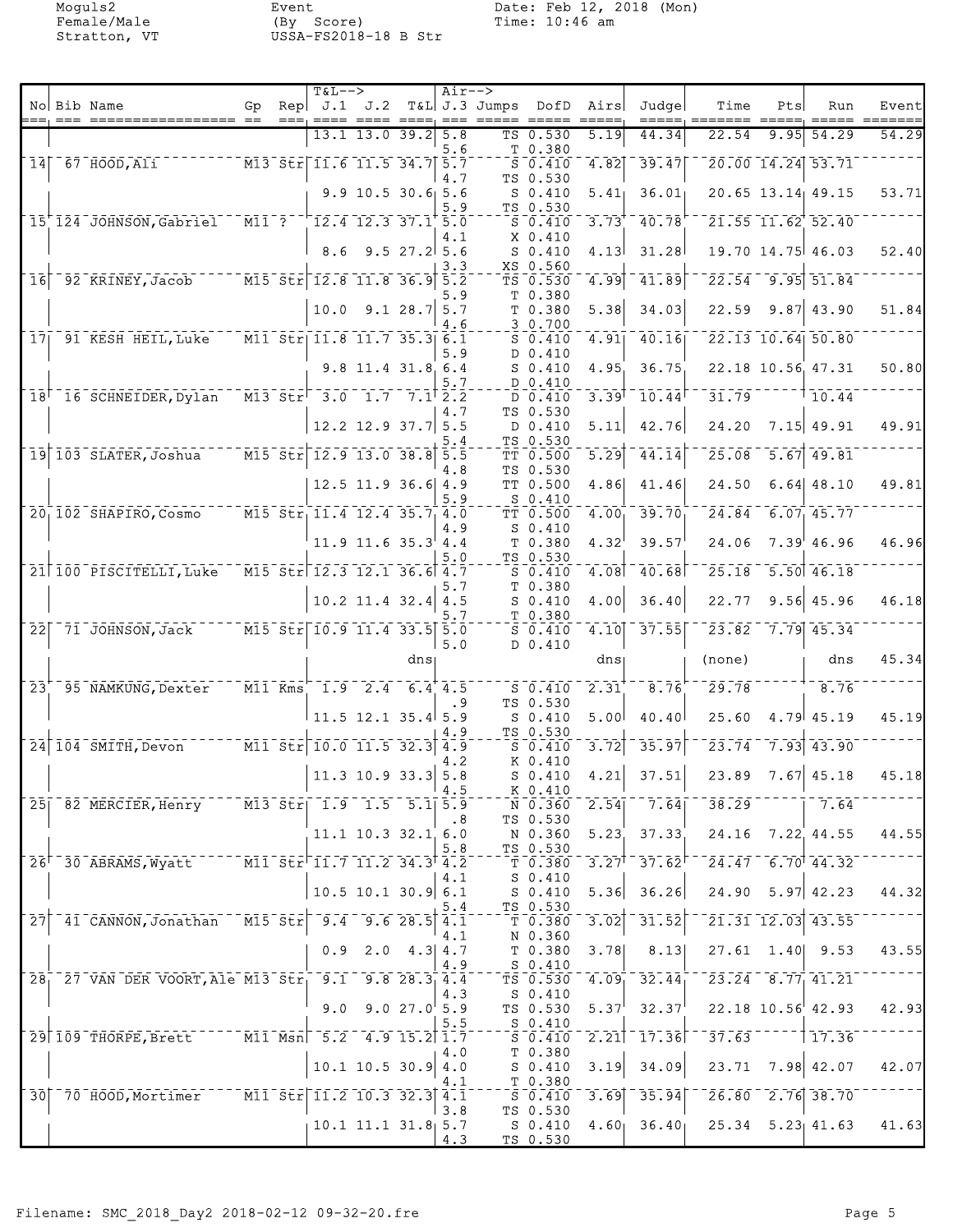|                 |                                                                                                        |         | $T&L-->$                                                                          |                                                                                                                              |                  | $Air--$    |                                       |                                                            |                     |                                                         |                                                                 |      |                                                         |       |
|-----------------|--------------------------------------------------------------------------------------------------------|---------|-----------------------------------------------------------------------------------|------------------------------------------------------------------------------------------------------------------------------|------------------|------------|---------------------------------------|------------------------------------------------------------|---------------------|---------------------------------------------------------|-----------------------------------------------------------------|------|---------------------------------------------------------|-------|
|                 | No Bib Name                                                                                            |         |                                                                                   |                                                                                                                              |                  |            | Gp Rep $J.1$ $J.2$ T&L J.3 Jumps DofD |                                                            | Airs                | Judgel                                                  | Time                                                            | Pts  | Run                                                     | Event |
| 31              | 55 DAVENPORT, Henry                                                                                    | $M13$ ? |                                                                                   | $9.0$ 10.6 29.4 4.5                                                                                                          |                  |            |                                       | N 0.360                                                    | 3.09                | 32.49                                                   | 24.01                                                           | 7.47 | 39.96                                                   |       |
|                 |                                                                                                        |         | 9.0                                                                               |                                                                                                                              | 9.928.34.6       | 3.6        |                                       | D 0.410<br>N 0.360                                         | 3.33                | 31.68                                                   | 23.06                                                           |      | $9.08$ 40.76                                            | 40.76 |
| $\overline{32}$ | $-32$ BAHNIK, Nate                                                                                     |         |                                                                                   | $\overline{M11}$ Str 10.4 10.8 31.8 3.3                                                                                      |                  | 4.1        |                                       | $S_0.410$<br>$TT - 0.500$                                  | 3.61                | 35.41                                                   | 25.62                                                           |      | $-4.75$ 40.16                                           |       |
|                 |                                                                                                        |         |                                                                                   | $6.4$ 7.5 20.9 5.2                                                                                                           |                  | 4.8        |                                       | $S_0.410$<br>TT 0.500                                      | 4.89                | 25.74                                                   | 25.44                                                           |      | $5.06$ 30.80                                            | 40.16 |
|                 | 33 64 HALKY, Justin M11? 7 9.5 9.9 29.1 4.4                                                            |         |                                                                                   |                                                                                                                              |                  | 5.6        |                                       | $S_0.410$<br>$S_0.410$                                     | $3.35$ <sup>T</sup> | $-32.45$                                                | 28.09                                                           |      | $0.59$ 33.04                                            |       |
|                 |                                                                                                        |         |                                                                                   |                                                                                                                              |                  | 4.1        |                                       | T 0.380                                                    |                     |                                                         |                                                                 |      |                                                         |       |
|                 |                                                                                                        |         |                                                                                   | $10.6$ 11.1 32.5 5.8                                                                                                         |                  | 4.4        |                                       | $S_0.410$<br>TS 0.530                                      | 4.70                | 37.25                                                   | 26.73                                                           |      | 2.88 40.13                                              | 40.13 |
|                 | 34 115 SIMON, Braden M13 Oms 10.3 9.4 29.6 4.5                                                         |         |                                                                                   |                                                                                                                              |                  |            |                                       | T 0.380                                                    | 3.67                | 33.22                                                   | 24.75                                                           |      | $6.22$ 39.44                                            |       |
|                 |                                                                                                        |         | 9.7                                                                               |                                                                                                                              | $8.1$ 26.7 4.6   | 4.8<br>5.8 |                                       | $S_0.410$<br>T 0.380<br>$S_0.410$                          | 4.11                | 30.81                                                   | 24.62                                                           |      | $6.44$ 37.25                                            | 39.44 |
| $\overline{35}$ | 40 BUCKMAN, Jared M13 Str. 8.2 8.1 24.4 5.0                                                            |         |                                                                                   |                                                                                                                              |                  | 5.3        |                                       | TS 0.530<br>$S_0.410$                                      | 4.82                | 29.27                                                   |                                                                 |      | $\overline{23.46}$ $\overline{8.40}$ $\overline{37.67}$ |       |
|                 |                                                                                                        |         | 4.8                                                                               |                                                                                                                              | $4.1$ 13.3 5.0   | 4.9        |                                       | TS 0.530<br>S 0.410                                        | 4.65                | 18.00                                                   | 23.87                                                           |      | $7.71$ <sup>25.71</sup>                                 | 37.67 |
| $\overline{36}$ | 34 BARRETT, William                                                                                    |         | $\overline{\text{Mil}}$ $\overline{\text{Str}}$ $\overline{\text{8.2}}$           |                                                                                                                              | $8.2$ 24.6 $5.7$ |            |                                       | $S_0.410$                                                  | 4.49                | $\overline{29.09}$                                      | 25.20                                                           |      | $5.46$ 34.55                                            |       |
|                 |                                                                                                        |         |                                                                                   |                                                                                                                              |                  | 6.O        |                                       | N 0.360                                                    |                     |                                                         |                                                                 |      |                                                         |       |
|                 |                                                                                                        |         | 9.0                                                                               |                                                                                                                              | $9.4$ 27.6 5.7   | 5.0        |                                       | $S_0.410$<br>D 0.410                                       | 4.38                | 31.98                                                   | 25.23                                                           |      | $5.41$ 37.39                                            | 37.39 |
|                 | $37$ $94$ MERCIER, George                                                                              |         |                                                                                   | $\overline{M13}$ $\overline{51r}$ $\overline{8.0}$ $\overline{8.4}$ $\overline{24.6}$ $\overline{4.0}$                       |                  | 4.3        |                                       | T 0.380<br>TS 0.530                                        | 3.79                | 28.39                                                   | $\overline{24.45}$                                              |      | $\overline{6.73}$ 35.12                                 |       |
|                 |                                                                                                        |         |                                                                                   | $8.5$ 7.4 23.9 5.7                                                                                                           |                  | 4.8        |                                       | T 0.380<br>TS 0.530                                        | 4.70                | 28.55                                                   |                                                                 |      | $23.44$ 8.43 36.98                                      | 36.98 |
|                 | 38 <sup>+-</sup> 43-GRODSKY, Cody <sup>----</sup> M13-Str <sup>-</sup> 10.8 10.9 32.6 <sup>+</sup> 5.9 |         |                                                                                   |                                                                                                                              |                  | 4.8        |                                       | $S_0.410$<br>D 0.410                                       | $4.37$ <sup>T</sup> | 36.92                                                   | 29.47                                                           |      | 36.92                                                   |       |
|                 |                                                                                                        |         |                                                                                   | $9.2$ 10.9 30.2 5.4                                                                                                          |                  |            |                                       | TS 0.530<br>DD 0.560                                       | 5.54                | 35.69                                                   | 27.92                                                           |      | $0.87$ 36.56                                            | 36.92 |
| $\overline{39}$ | $68$ HOUGH, Charlie $M11$ Msn 11.1 11.0 33.2 4.5                                                       |         |                                                                                   |                                                                                                                              |                  | 4.8        |                                       | $S_0.410$                                                  | 3.70                | 36.85                                                   | 28.64                                                           |      | 36.85                                                   |       |
|                 |                                                                                                        |         |                                                                                   | $9.7$ 8.9 27.9 4.9                                                                                                           |                  | 1.9        |                                       | T 0.380<br>$S_0.410$                                       | 3.63                | 31.53                                                   | 29.31                                                           |      | 31.53                                                   | 36.85 |
| 40 <sub>1</sub> | 90 JOHNSON, Oliver                                                                                     |         | $\overline{M13}$ $\overline{51}$ $\overline{51}$ $\overline{21}$ $\overline{8.8}$ |                                                                                                                              | $8.2$ 25.5 5.2   | 4.3        |                                       | T 0.380<br>$S_0.410$                                       | 2.49                | 27.99                                                   | 24.90                                                           |      | $5.97$ 33.96                                            |       |
|                 |                                                                                                        |         |                                                                                   | $8.6$ $8.7$ $25.9$ $5.8$                                                                                                     |                  | 1.0        |                                       | N 0.360<br>$S_0.410$                                       | 3.09                | 29.04                                                   | 24.80                                                           |      | $6.14$ 35.18                                            | 35.18 |
|                 | $41$ <sup><math>-26</math></sup> VELENCHIK, Ryan                                                       |         |                                                                                   | $\sqrt{109}$ $\sqrt{5}$ $\sqrt{1}$ $\sqrt{9}$ $\sqrt{1}$ $\sqrt{10}$ $\sqrt{2}$ $\sqrt{28}$ $\sqrt{9}$ $\sqrt{4}$ $\sqrt{1}$ |                  | 2.0        |                                       | N 0.360<br>$S_0.410$                                       | $\overline{3.12}$   | 32.07                                                   | 31.53                                                           |      | $\overline{32.07}$                                      |       |
|                 |                                                                                                        |         |                                                                                   | $9.4$ 10.0 29.1 4.1                                                                                                          |                  | 4.0        |                                       | N 0.360<br>N 0.360                                         | 3.35                | 32.45                                                   |                                                                 |      | $27.47$ 1.63 34.08                                      | 34.08 |
|                 | $\mid$ 42 $\mid$ 35 ANDERSON, William $\mid$ M13 Str $\mid$ 2.1 3.0 $\mid$ 7.6 1.1                     |         |                                                                                   |                                                                                                                              |                  | 4.6        |                                       | $S_0.410$<br>$S_0.410$                                     |                     | $\left[2.00\right]$ <sup>--</sup> 9.65                  | 33.99                                                           |      | $-1 - 9.65$                                             |       |
|                 |                                                                                                        |         |                                                                                   | $8.9$ $9.9$ $28.2$ 5.7                                                                                                       |                  | 4.1        |                                       | T 0.380<br>$S$ $0.410$                                     |                     | $3.81$ 32.01                                            |                                                                 |      | $27.22$ $2.05$ 34.06                                    | 34.06 |
|                 | 43 37 BAHNIK, Oliver M13 Str 8.1 7.0 22.6 5.3                                                          |         |                                                                                   |                                                                                                                              |                  | 3.9        |                                       | $T_{-}$ $T_{-}$ 0.380<br>S 0.410                           |                     | $3.91$ <sup>-26.56</sup>                                |                                                                 |      | $\overline{24.38}$ 6.85 33.41                           |       |
|                 |                                                                                                        |         |                                                                                   | $1.8$ 1.0 $4.2$ 1.0                                                                                                          |                  | 4.6        |                                       | T 0.380<br>$S_0.410$                                       | $2.00$ <sup> </sup> | $6.20^{1}$                                              |                                                                 |      | $44.93$ 6.20                                            | 33.41 |
|                 | $144$ 101 SCOTT, Dylan $15t$ $5t$ $-9.2$ 10.2 29.1 $2.5$                                               |         |                                                                                   |                                                                                                                              |                  | 4.2        |                                       | T 0.380<br>N 0.360                                         |                     | $\overline{2.18}$ $\overline{31.28}$                    | $-28.33 - 0.18$ 31.46                                           |      |                                                         |       |
|                 |                                                                                                        |         |                                                                                   | $3.0$ $2.2$ $7.8$ $.3$                                                                                                       |                  | 3.4        |                                       | K 0.410<br>N 0.360                                         | 0.83                | 8.63                                                    | 34.71                                                           |      | $\vert$ 8.63                                            | 31.46 |
|                 | 45 89 RYAN, Aidan M11 Str 0.1 0.1 0.3 1.0                                                              |         |                                                                                   |                                                                                                                              |                  | 1.8        |                                       | $S_0.410$<br>$S^-0.410$                                    | $\mathbf{1.51}$     | $\bar{1}$ . $\bar{8}\bar{1}$                            | $\overline{40.24}$ $  -$                                        |      | $\begin{bmatrix} -1.81 \end{bmatrix}$                   |       |
|                 |                                                                                                        |         |                                                                                   | $9.4$ 8.8 27.3 5.4                                                                                                           |                  | 2.9        |                                       | T 0.380<br>S 0.410                                         |                     | $3.11$ , $30.41$                                        | 30.13                                                           |      | 30.41                                                   | 30.41 |
|                 | 46 <sup>+-</sup> 59-GLASER, William M11-Str <sup>-8.3-7.5</sup> 23.7 <sup>+</sup> 3.8                  |         |                                                                                   |                                                                                                                              |                  | 2.5        |                                       | N 0.360<br>$-\overline{5} - \overline{0} - \overline{4}10$ |                     | $2.94^{\circ}$ $26.64^{\circ}$                          |                                                                 |      | $\sqrt{28.30}$ $\sqrt{0.23}$ $\sqrt{26.87}$             |       |
|                 |                                                                                                        |         |                                                                                   | $8.3$ $8.8$ $25.7$ $2.7$                                                                                                     |                  | 3.4        |                                       | K 0.410<br>S 0.410                                         |                     | $2.33$ $27.98$                                          |                                                                 |      | $27.72$ 1.21 29.19                                      | 29.19 |
| 47              | 13 MEEHAN, John Cole M09 Str 7.3 7.3 21.9 3.7                                                          |         |                                                                                   |                                                                                                                              |                  | 3.0        |                                       | $K_{0.410}$<br>M 0.410                                     | $\overline{3.02}$   | $\overline{2}\overline{4}\cdot\overline{9}\overline{2}$ |                                                                 |      | $\frac{1}{28.51}$ $\frac{1}{24.92}$                     |       |
|                 |                                                                                                        |         |                                                                                   | 6.4 $7.4$ 20.7 2.3                                                                                                           |                  | 3.7        |                                       | $S_0.410$<br>N 0.360                                       | 2.21                | 22.91                                                   | 29.21                                                           |      | 22.91                                                   | 24.92 |
|                 |                                                                                                        |         |                                                                                   |                                                                                                                              |                  | 3.4        |                                       | $S_{0.410}$                                                |                     |                                                         |                                                                 |      |                                                         |       |
| 48 <sub>1</sub> | 9 MEEHAN, Gavin M13 Str 0.1 0.1 0.3 4.5                                                                |         |                                                                                   |                                                                                                                              |                  | $\cdot$ 3  |                                       | N 0.360                                                    |                     |                                                         | $5\overline{0.410}$ 1.94 $2.24$ $7\overline{27.71}$ 1.23 $3.47$ |      |                                                         |       |